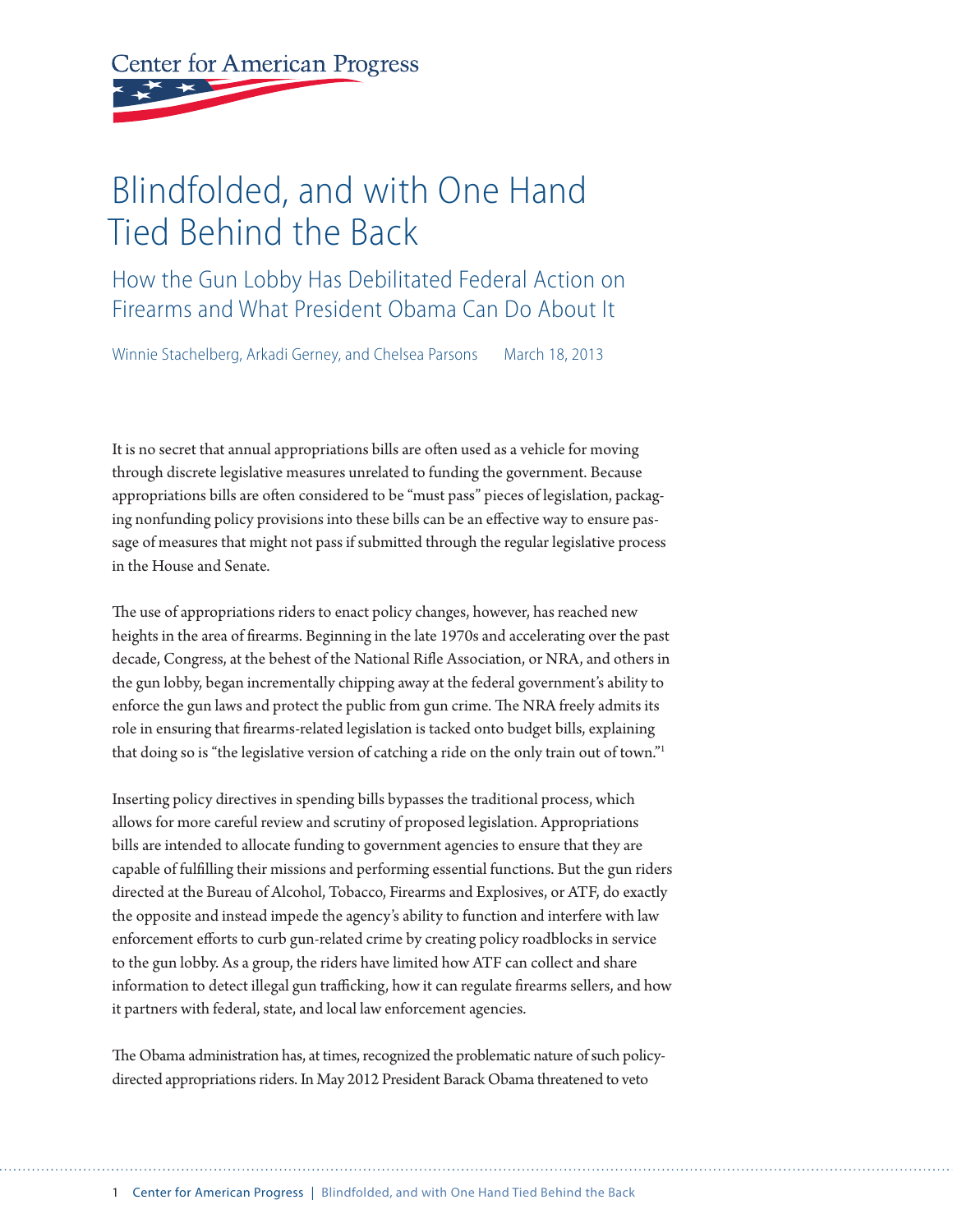the appropriations bill to fund the Department of Commerce, the Department of Justice, the National Aeronautics and Space Administration, the National Science Foundation, and other related agencies for fiscal year 2013—in part because of the inclusion of this type of policy rider. The president specifically mentioned a rider aimed at ATF that sought to prohibit the agency from requiring firearms dealers in four border states to report the sale of multiple rifles or shotguns to a single individual—a new policy that had been implemented to assist law enforcement fight illegal gun trafficking along the border with Mexico.<sup>2</sup> Calling such riders "problematic policy and language riders that have no place in a spending bill," the Obama administration stated that it "strongly oppose<sup>[d]"</sup> this type of rider.<sup>3</sup>

The tragedy at Sandy Hook Elementary School in Newtown, Connecticut, last December, coming on the heels of a string of other recent mass shootings in Aurora, Colorado, and Tucson, Arizona, has proved to be a wake-up call to the American people that the issue of gun violence in this country must be addressed. The president and many members of Congress have taken up this charge for the first time in many years. Outside Capitol Hill, it's evident that a serious and comprehensive discussion about how to prevent gun violence in our communities has begun, both on questions of legislation and executive action. Thus far, the debate has focused primarily on major legislative proposals such as universal background checks, a renewed assault weapons ban, and increased penalties for gun traffickers. These measures are critically important to reducing gun violence, however, the discussion should not end here. As examined in detail below, there are more than a dozen appropriations riders passed each year, typically without any discussion or debate, which significantly limit the federal government's ability to regulate the firearms industry and fight gun-related crime. These riders jeopardize public safety and and threaten to undermine any new legislation that Congress may pass to reduce gun violence.

#### **Among other things, these riders:**

- Limit ATF's ability to manage its own data in a modern and efficient manner, and strip the agency of autonomy and its ability to make independent decisions
- Interfere with the disclosure and use of data crucial to law enforcement and guntrafficking research
- Frustrate efforts to regulate and oversee firearms dealers
- Stifle public health research into gun-related injuries and fatalities

Riders jeopardize public safety and undermine any new legislation that Congress may pass to reduce gun violence.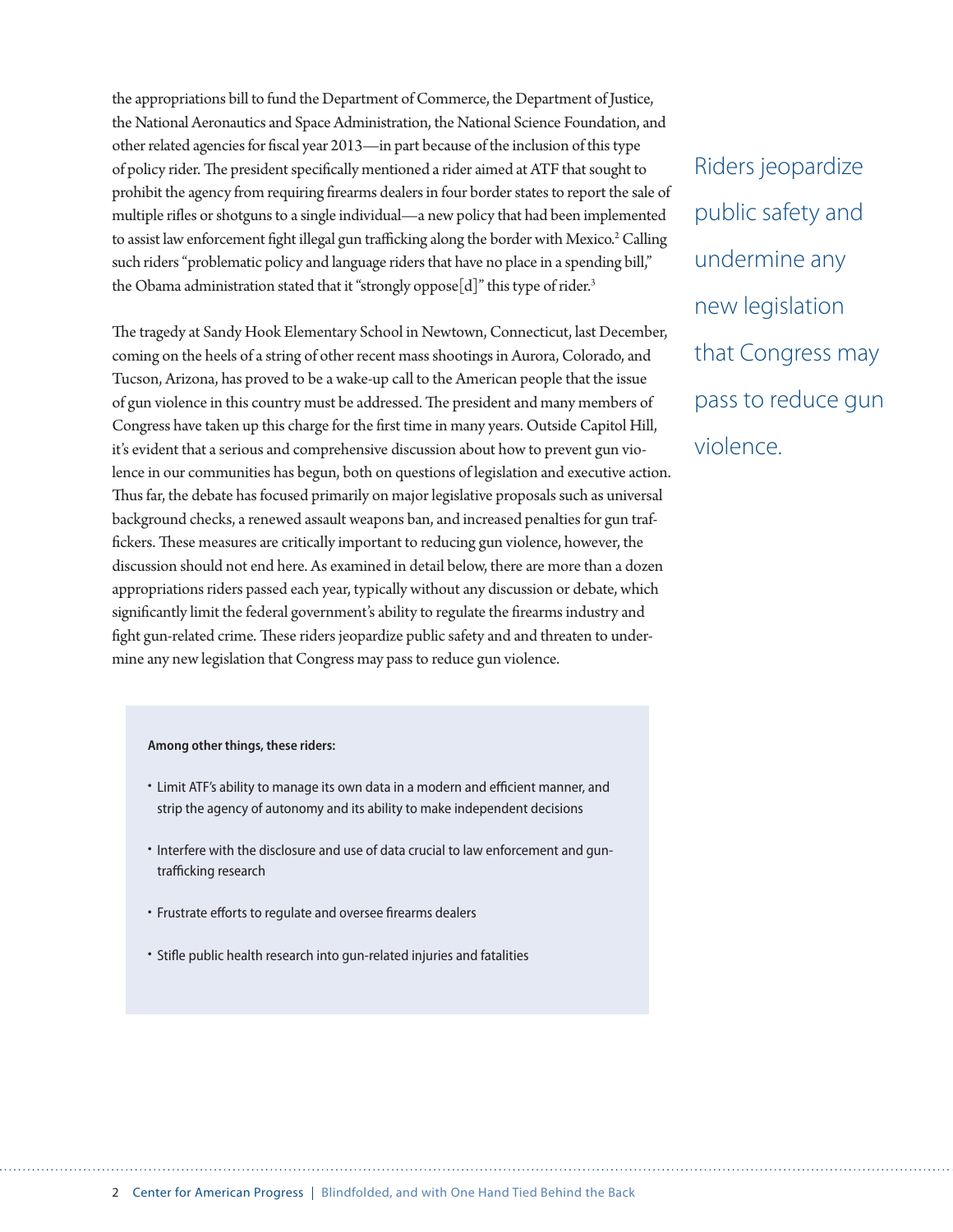As President Obama stated in January 2013 while unveiling his proposals to reduce gun violence:

*While there is no law or set of laws that can prevent every senseless act of violence completely, no piece of legislation that will prevent every tragedy, every act of evil, if there is even one thing we can do to reduce this violence, if there is even one life that can be saved, then we've got an obligation to try.4*

In the discussion that follows, we call on President Obama to remove all of the unnecessary and dangerous riders from the fiscal year 2014 appropriations bill he will submit to Congress. Removing these riders has the potential to free the ATF and other federal agencies to use their substantial knowledge and expertise to protect our communities from future gun-related tragedies. In his first budget proposal to Congress since the Newtown shooting, we urge the president to introduce a clean budget that strips each of the riders described in detail below from his FY 2014 budget. The president can lead with a clean budget, but ultimately Congress must act. Therefore, we call on Congress to have an open debate about the unnecessary and dangerous restrictions contained within this set of policy riders.

# Limits on ATF management and operations

Unlike other federal law enforcement agencies that are afforded a high level of organizational autonomy and given wide latitude to develop programs and systems to facilitate their mission, ATF's activities are tightly controlled by Congress. Over the years, Congress has imposed numerous restrictions on how ATF manages its data, whether or how it acts to fulfill its duties under various laws, and its ability to delegate any of its functions to other agencies or departments.

#### Data management

Since 1979 the Bureau of Alcohol, Tobacco, Firearms and Explosives has been prohibited from creating a centralized database of gun sales records already in its possession.<sup>5</sup> While federal firearms licensees are required to keep records of every firearm sale they engage in and to provide this information to ATF upon request—for example, to assist police by tracing a gun found at a crime scene—ATF is not permitted to consolidate that information into a centralized database that could be easily accessed by law enforcement when a gun is recovered at a crime scene. ATF is also restricted from putting records of gun sales obtained when dealers go out of business into an electronic, searchable database.6 ATF receives an average of 1.3 million records from out-of-business dealers each month, and it is forced to keep these records in boxes in warehouses or on microfiche.7

We call on President Obama to remove all of the unnecessary and dangerous riders from the fiscal year 2014 appropriations bill he will submit to Congress.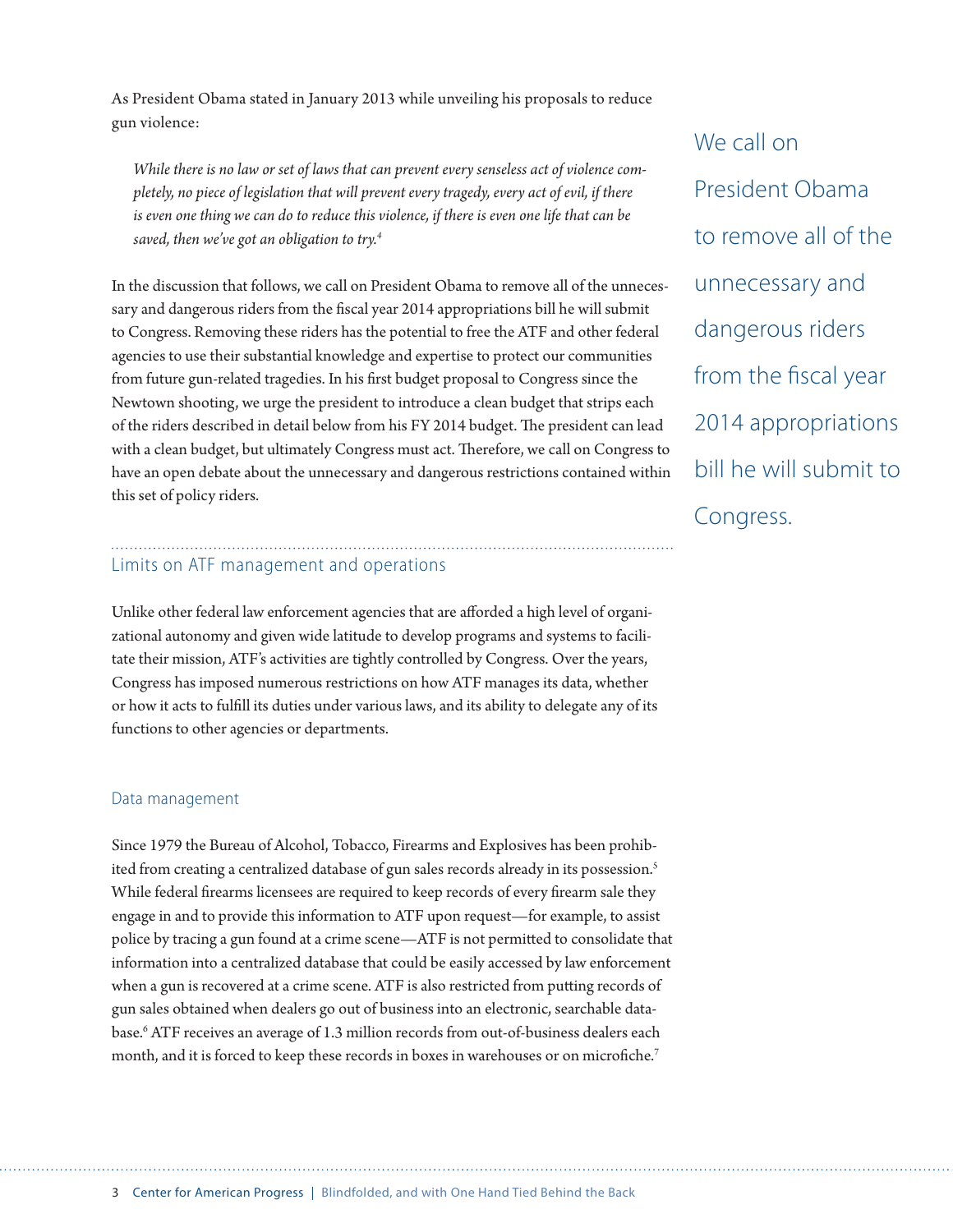A centralized database containing this type of data bears no resemblance to a registry of gun purchases as the gun lobby claims. Creating such a registry, or even maintaining data for approved gun background checks indefinitely, is expressly prohibited by the Brady Act, which created the firearm background check system.<sup>8</sup> Instead, these riders restrict how ATF accesses records it is already entitled to access and maintains records already in its possession. Because there is no centralized electronic database of gun records already in its possession, when a gun is found at a crime scene, ATF is forced to go through a complicated and time-consuming process to try to determine the gun's owner. ATF agents must sift through hundreds of thousands of paper records, make numerous phone calls to the manufacturer and retail dealer that first sold the weapon, and rely on records kept by federally licensed firearms dealers to attempt to identify the weapon's owner. Using this antiquated and inefficient system, a firearms trace can take days, or even weeks, thereby frustrating criminal investigations.<sup>9</sup> Considering that ATF conducted more than 333,445 firearms traces in  $2012$ ,<sup>10</sup> the amount of time, effort, and resources that could have been saved had ATF been able to simply search its own records is truly staggering.

Since 2004 Congress has included another gun rider—one of the so-called Tiahrt Amendments, after their chief proponent, former Rep. Todd Tiahrt (R-KS)—to the appropriations bill that directly impedes law enforcement's ability to identify straw purchasers—a person who buys a gun for someone who can't legally purchase a gun—and criminal gun-trafficking networks. Pursuant to this rider, the FBI may only retain records of individuals who successfully passed the National Instant Criminal Background Check System, or NICS, for 24 hours.<sup>11</sup>

The destruction of these records means that federal law enforcement is deprived of the opportunity to recognize patterns in apparently legal gun sales that suggest straw purchasing and gun trafficking. Federally licensed gun dealers, for example, are required to report to ATF when an individual purchases more than two firearms in a five-day period because such sales raise a red flag that the individual may be engaging in straw purchases or gun trafficking.12 But straw purchasers can easily evade detection and bypass this reporting requirement by purchasing smaller quantities of guns from multiple dealers, knowing that law enforcement will not be able to track these purchases because the federal background check records will be almost immediately destroyed. The destruction of these records within 24 hours also deprives ATF of the opportunity to proactively identify corrupt gun dealers who falsify their records to enable straw purchases. Instead, ATF is not alerted to criminal activity engaged in by licensed gun sellers until after crimes are committed and the guns used in those crimes are traced back to the corrupt dealer—by that time it is too late to prevent harm to public safety.

When the National Instant Criminal Background Check System was first created, the FBI was permitted to keep records of individuals who passed a background check for six months so the system could be audited to ensure that it was not being used for unauthor-

1.3 million records a month are forced to be recorded in boxes in warehouses or on microfiche.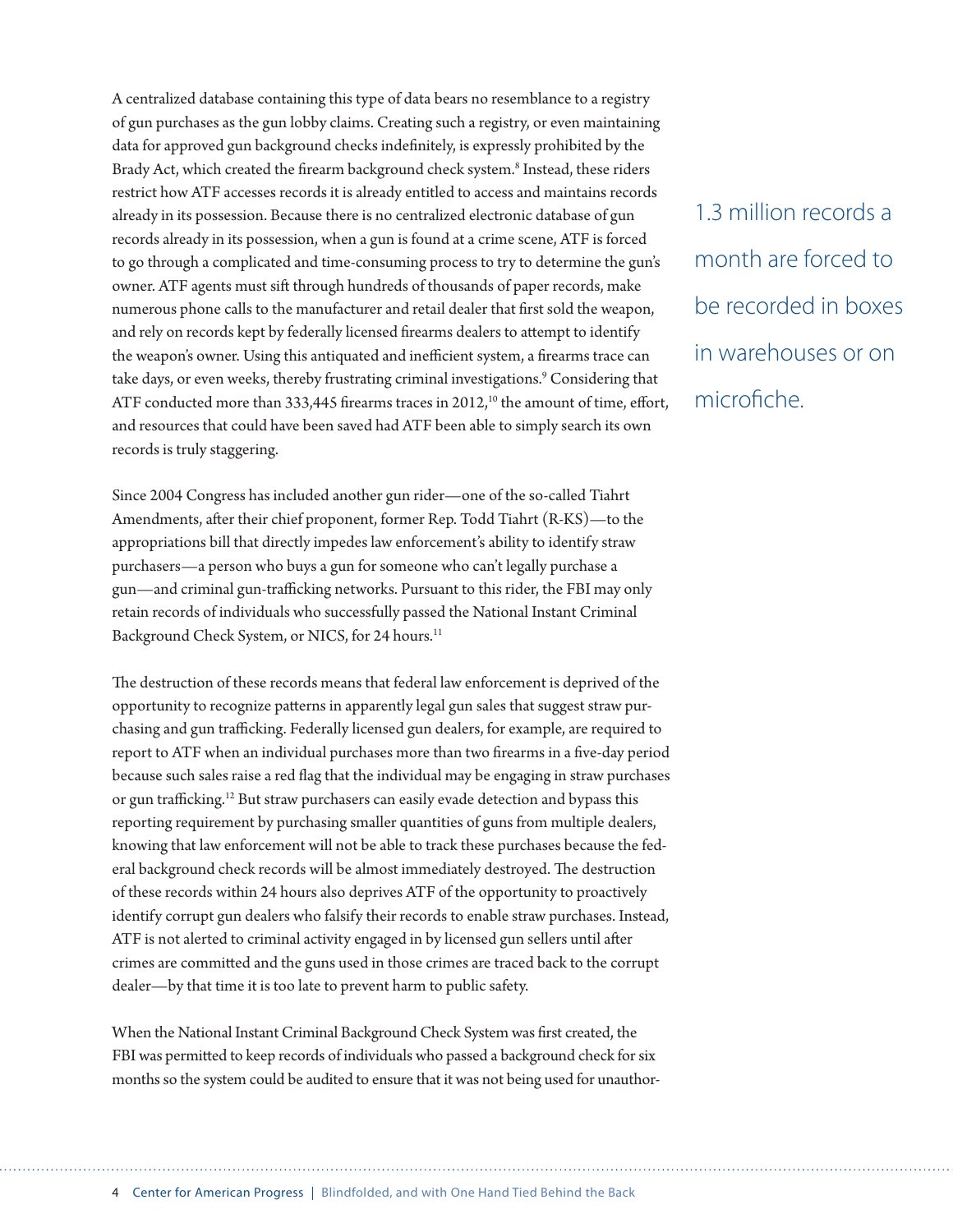ized purposes, and to enable other quality control checks. The FBI subsequently revised the applicable regulation to shorten the permissible retention period to 90 days. These multimonth retention periods were upheld by federal courts as consistent with the prohibition in the Brady Act on creating a registry of firearms.<sup>13</sup> Congress should remove this rider and allow the FBI to revert to the three-month retention period to give law enforcement the opportunity to mine these data for indications of criminal activity and ensure that the background check system is functioning properly and not being misused.

The practical result of these appropriations riders intended to prevent a speculative and unfounded fear of widespread firearms confiscation is to impede law enforcement investigations into violent criminal activity and needlessly waste already limited ATF resources. Each of these riders should be stripped from the FY 2014 appropriations bill so our federal law enforcement agencies can take the steps necessary to modernize their data collection and management systems and pursue criminal investigations more efficiently.

#### Basic operations

Congress has also imposed riders that strip away ATF's autonomy as an agency and impose arbitrary restraints and conditions on its activities. The most drastic of these measures is a rider first added in 1994 that prevents ATF from transferring any of its "functions, missions or activities" to another agency or department.<sup>14</sup> As a consequence the Department of Justice is prohibited from moving certain law enforcement functions of ATF to the FBI, where there are more resources and a more developed leadership structure. Such shuffling of responsibilities among subordinate entities is routine at other agencies and in the corporate world, yet the Department of Justice is denied the opportunity to engage in this basic management practice, even in the face of repeated criticism from Congress about inefficiencies and mistakes at ATF. ATF faces serious challenges to its ability to effectively fulfill its mission—including Congress' failure to approve a permanent director for the past six years—yet is prohibited from taking steps to address these challenges in any meaningful way. Instead of giving flexibility to federal agencies to cooperate, share resources, and work together more efficiently, with this rider Congress has instead frozen in place ATF's ability to partner with and seek aid from other federal law enforcement agencies.

#### Limits on the disclosure and use of trace data

In 2004 a set of appropriations riders collectively known as the "Tiahrt Amendments" were tacked onto the Department of Justice appropriations bill. Among other things, these riders drastically limited the ability of ATF and other law-enforcement agencies to use and disseminate trace data—data that links guns found at crime scenes to a manufacturer, the dealer that originally sold it, and possibly the identity of the owner.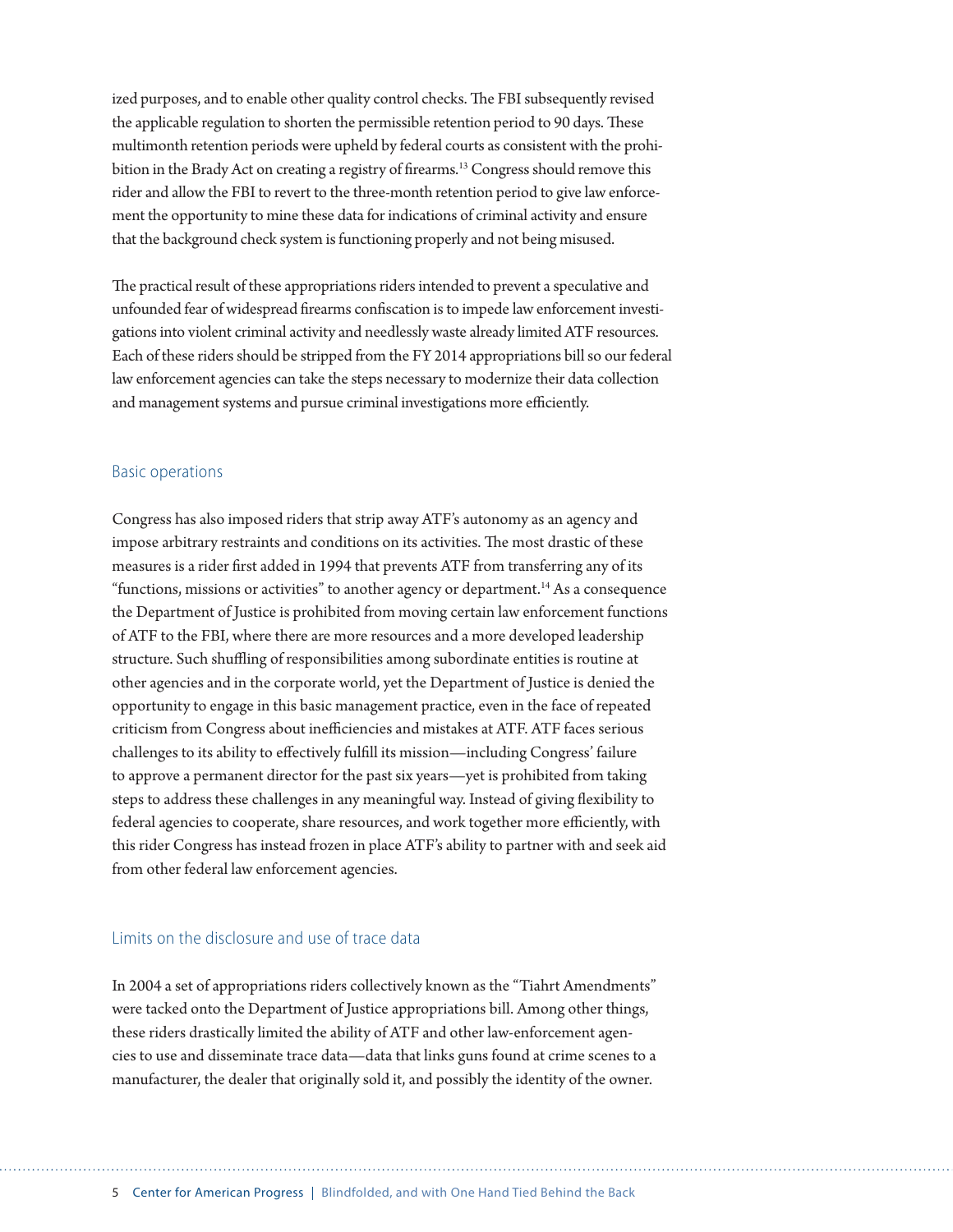The Tiahrt trace data rider barred ATF from disclosing any trace data to the public,<sup>15</sup> shielded trace data from subpoena in civil actions,<sup>16</sup> and provided that these data are inadmissible in evidence.<sup>17</sup> In their original form, the riders also limited the access of law-enforcement agencies to data related only to a particular criminal investigation and pertaining only to their geographic jurisdiction,<sup>18</sup> which prevented police from obtaining batch data that could help identify straw purchasers, problematic gun dealers, and illegal gun traffickers operating across state lines.

These provisions were introduced at the behest of the NRA in large part to shield the firearms industry from lawsuits that municipalities had begun to file alleging negligent practices that allowed guns to end up in the hands of criminals.19 Tiahrt himself acknowledged what motived him to pursue these riders, explaining, "I wanted to make sure I was fulfilling the needs of my friends who are firearms dealers."<sup>20</sup>

These riders limiting access to and use of trace data proved to be a danger to public safety. Research conducted by a team at the Johns Hopkins University analyzed the impact of these appropriations riders on the diversion of guns to criminals by one of the nation's leading suppliers of guns used in crimes, Badger Guns & Ammo in Milwaukee. According to ATF data, in 1999 Badger Guns & Ammo had the highest number of sales of guns that were later recovered at a crime scene. The Johns Hopkins research found that, following the passage of the Tiahrt Amendments, the number of guns sold by Badger Guns that were later discovered at a crime scene increased by 203 percent. The study's authors attributed this increase to the riders, stating that these provisions "prompted a dramatic increase in the flow of guns to criminals from a gun dealer whose practices have frequently been of concern to law enforcement and public safety advocates."21

After campaigns by hundreds of mayors and police chiefs, some of the worst gun-trace data restrictions have been amended. ATF is now permitted to release annual statistical reports containing aggregate trace data<sup>22</sup> and law-enforcement agencies are free to receive trace data regardless of whether the data requested pertains to a particular investigation<sup>23</sup> or the geographic jurisdiction of the agency asking.<sup>24</sup> Yet the remaining restrictions on the disclosure of trace data continue to pose significant obstacles to law enforcement and efforts to stop corrupt gun dealers from illegally selling weapons to criminals and gun traffickers. The prohibition against using trace data in civil proceedings means that evidence of a gun dealer's frequent sale of guns that end up at crime scenes—a strong indicator of malfeasance by the dealer—may not be used in a state or local proceeding to revoke the dealer's license. Additionally, the limitation on ATF's ability to release any but the most aggregated trace data to the public means that criminal justice researchers are unable to put their substantial expertise to use identifying complicated interstate and international gun-trafficking patterns.

Tiahrt himself acknowledged what motived him to pursue these riders, explaining, "I wanted to make sure I was fulfilling the needs of my friends who are firearms dealers."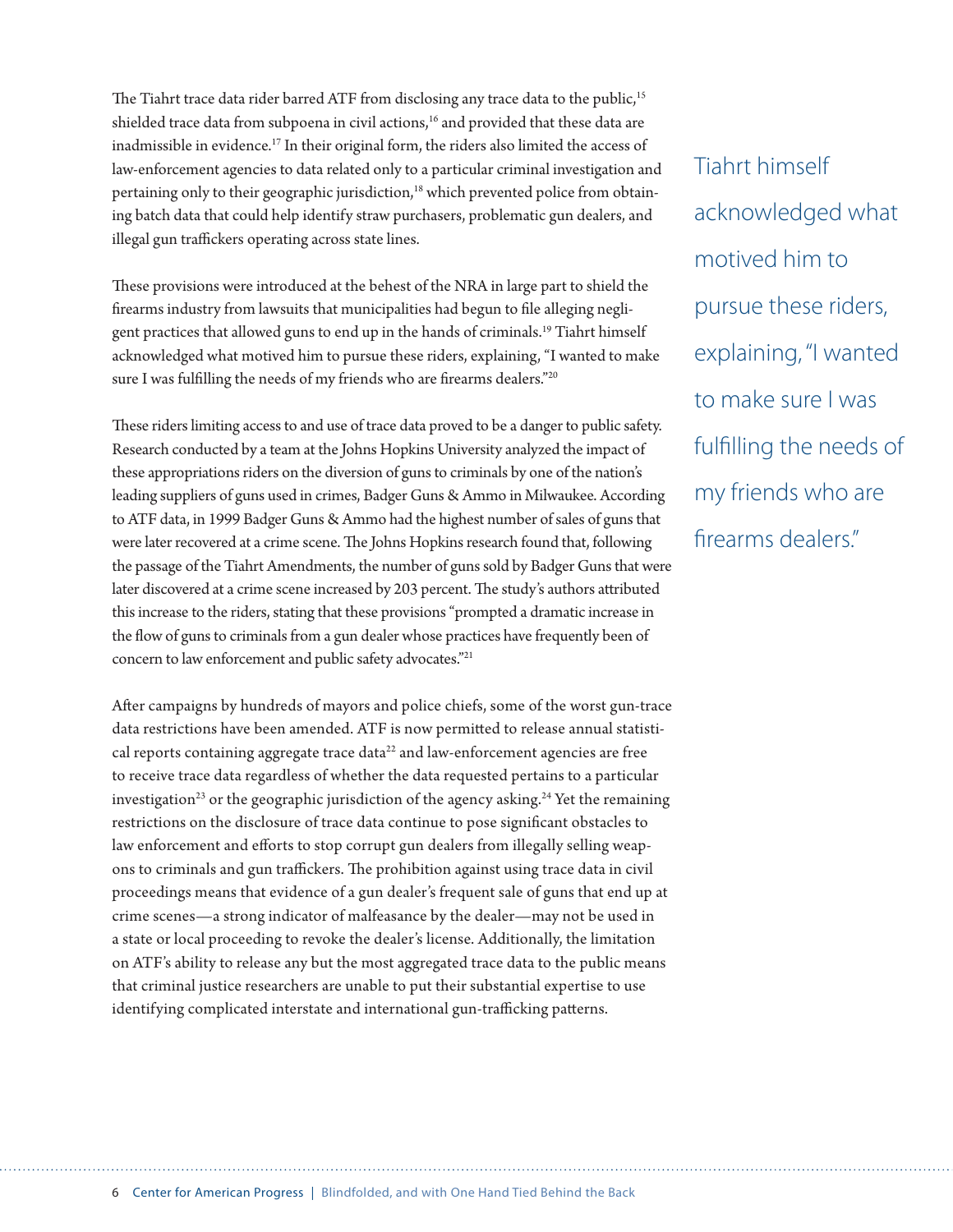# Oversight of gun sellers and gun manufacturers

One of the most important functions of ATF is to regulate and oversee the firearms industry. ATF is the licensing body for firearms dealers and is responsible for ensuring that federally licensed firearms dealers comply with the laws and regulations that govern their businesses. This work is vitally important, as incompetent or unscrupulous gun dealers create an opportunity for guns to be diverted out of the lawful stream of commerce and into the hands of dangerous individuals and criminal gun-trafficking networks. Once again, Congress has interfered with ATF's ability to fulfill its mission by enacting riders to the appropriations bill that dilute its power over licensed gun dealers.

#### Oversight of federal firearms licensees

ATF's primary tool to ensure compliance with federal laws and regulations is to conduct regular inspections of federally licensed firearms dealers. Yet current resource limitations make it impossible to regularly inspect the roughly 60,000 gun dealers in the United States. With only around 600 inspectors available to conduct these inspections—inspectors who must divide their time between prospective dealers, explosives retailers, and active gun dealers—the Bureau of Alcohol, Tobacco, Firearms and Explosives is currently only able to inspect licensed gun dealers about once every five years.<sup>25</sup>

One of the most important parts of an ATF inspection of a federally licensed firearms dealer is an inventory check to ensure that the dealer can account for every gun that has passed through its doors. In the event that dealers cannot account for large numbers of guns that should be in their inventory, a red flag is raised to the ATF that illegal guns sales may be occurring. Additionally, guns reported as lost or stolen end up at crimes scenes in large numbers, indicating that this is a common way for guns to be diverted into criminal hands. One way to fill the gap in the infrequent inspections is to require gun dealers to regularly check their inventory against their sales to ensure that all guns are accounted for. Because licensed gun dealers are required under federal law to report lost or stolen guns to the ATF,<sup>26</sup> keeping an inventory would be an effective way of ensuring that missing guns are promptly identified and reported to law enforcement.

The utility of requiring gun dealers to keep an inventory was recognized in the late 1990s when research revealed that a small fraction of gun dealers were the first sellers of the majority of guns recovered at crime scenes. As a follow-up to this research, ATF began focusing inspections on these problematic dealers and found rampant illegalities, including missing guns, noncompliant record-keeping, and hundreds of firearm sales to prohibited purchasers. In response, the Clinton administration proposed requiring gun sellers to keep an updated inventory to ensure that each firearm was properly accounted for.<sup>27</sup>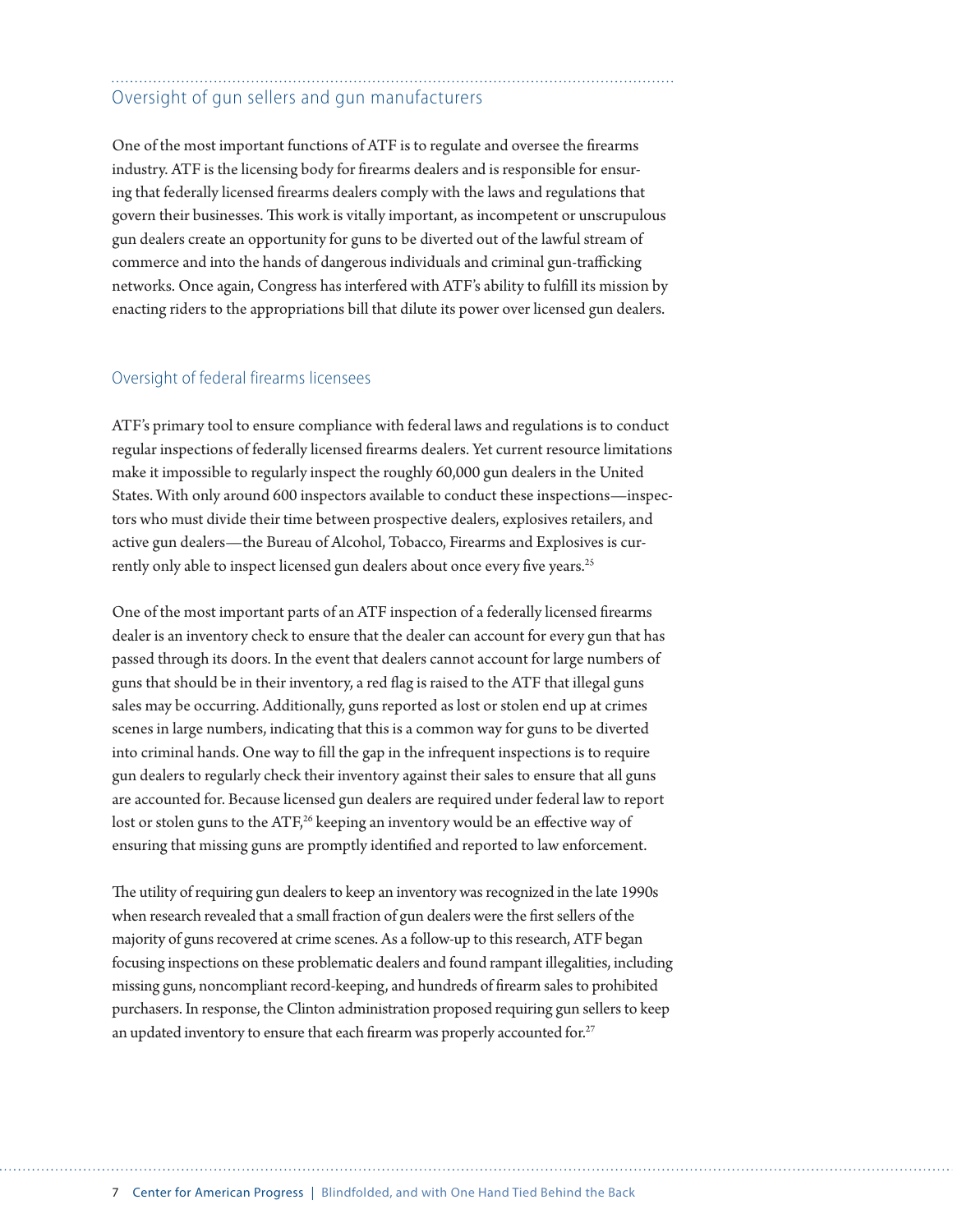In 2004 the NRA and others in the gun lobby shut down these efforts to rein in the problem of gun dealers failing to maintain control of their inventories by including a provision in the package of Tiahrt amendments that specifically prohibits ATF from requiring dealers to conduct an annual inventory.<sup>28</sup> A business practice that is routine and uncontroversial in nearly every other retail market, including the retail market for explosives, which is also overseen by ATF, is banned by the federal government in the context of the sale of one of the most dangerous consumer products.

This is not an idle concern. During the inspections that ATF is able to conduct with its limited resources, tens of thousands of guns are discovered to be lost or stolen each year. In 2011 ATF discovered that nearly 18,500 guns were unaccounted for during the course of 13,100 firearms compliance inspections.<sup>29</sup> In 2012 the inspection of just one gun dealer revealed that 997 guns were unaccounted for and an additional 93 guns had not been logged in as inventory, a sign of illegal sales.<sup>30</sup> Guns lost or stolen from dealer inventories have been found at high-profile shootings, such as the Washington, D.C.-area sniper shootings in 2002. One of the guns used in that string of murders disappeared from the inventory of Bull's Eye Shooter Supply in Tacoma, Washington, which had lost track of 238 guns over a three-year period.<sup>31</sup> Additionally, Riverview Sales, the gun dealer from which the Newtown shooter's mother legally purchased the guns used in that attack, has a history of losing track of weapons in its inventory and gun thefts by employees and customers. ATF has commenced proceedings to revoke its federal firearms license<sup>32</sup>

#### **TABLE 1**

#### **ATF gun dealer inspections and the need for dealers to conduct annual inventory audits**

| Number of federally licensed firearm dealers engaged in business       | 69,000                                     |
|------------------------------------------------------------------------|--------------------------------------------|
| Number of gun dealers inspected for compliance by ATF                  | 13,100 (19 percent)                        |
| Portion of gun-dealer inspections that found violations                | 50 percent                                 |
| Number of licenses revoked or denied renewal due to willful violations | 97 (0.85 percent of inspected gun dealers) |
| Average time between ATF inspections                                   | 5 years                                    |
| Number of guns initially unaccounted for during inspections            | 177,500                                    |
| Number of guns unaccounted for after further investigation by ATF      | 18,500                                     |

Source: Bureau of Tobacco, "Firearms and Explosives Fact Sheet: FFL Compliance Inspections," (data from 2011 and 2012).

The NRA argues that requiring licensed gun dealers to maintain an inventory would be unduly burdensome on law-abiding dealers.<sup>33</sup> But maintaining accurate inventory records is a routine business practice in nearly every other retail industry and any burden on lawful dealers—who are likely already keeping these records as part of a good business practice—is outweighed by the benefit to public safety of quickly identifying missing guns and reporting them to law enforcement. An inventory requirement would also serve as a deterrent to gun dealers tempted to break the law by selling guns to crimi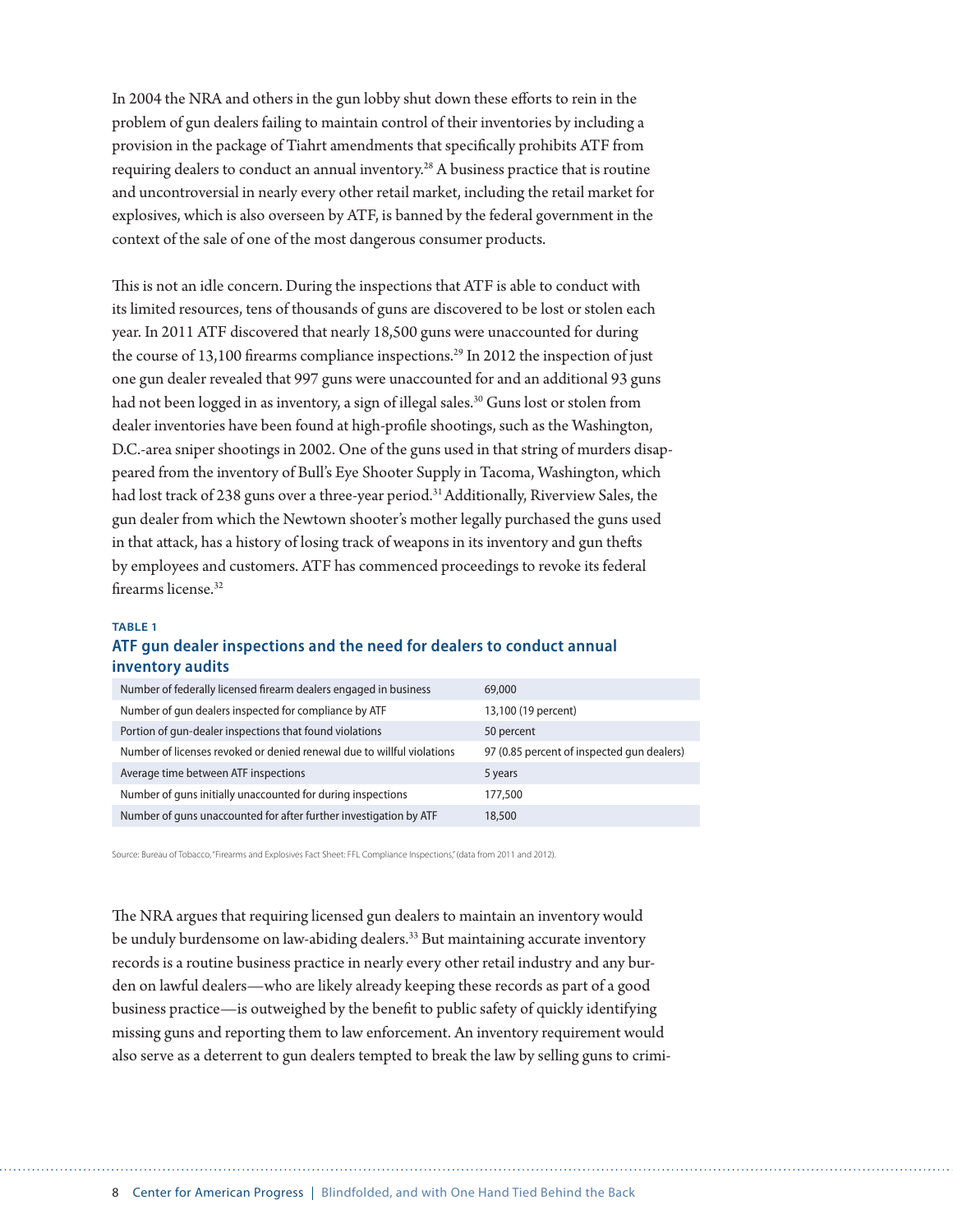nals, as well as an incentive to law-abiding firearms dealers to ensure that they are in full control of their dangerous inventory.

Congress has also imposed another limitation on ATF's ability to regulate gun dealers via appropriations rider. Since 2004 ATF has been prevented from denying or refusing to renew a gun dealer's license for "lack of business activity."34 This means that, despite the requirement under federal law that a gun dealer be "engage[d] in the business" of selling guns,<sup>35</sup> any individual may obtain a federal firearms license, regardless of the size of their business or the frequency with which they sell guns. This has the effect of undermining the licensing requirements and creating a glut in the licensee population, which makes it harder to regulate. ATF should be given the discretion and autonomy to enforce the federal laws as it deems appropriate and this kind of policy decision should be left to the agency, not made in a vacuum by Congress during budget negotiations.

#### Regulation of firearms

In addition to regulating federal firearms licensees, the Bureau of Alcohol, Tobacco, Firearms and Explosives also has the authority to enact regulations to facilitate the enforcement of other federal firearms laws, including the Gun Control Act, the National Firearms Act, and the Arms Export Control Act. Congress has once again cut the agency off at the knees in its attempts to do so, enacting even more appropriations riders that limit the agency's ability to function and impose policy decisions that are better left to the agency to make.

This can be seen in the fact that since 1996 ATF has been banned from changing the definition of what firearms constitute "curios or relics."36 Under current federal regulations, curios or relics are defined as firearms "which are of special interest to collectors by reason of some quality other than is associated with firearms intended for sporting use or as offensive or defensive weapons." Any firearm that was manufactured at least 50 years ago qualifies as a curio or relic, as well as others of museum interest or that are otherwise rare or novel.37 Curio and relic firearms occupy a unique place in the federal firearms licensing scheme. Individuals can obtain a collectors firearms license from ATF that allows them to buy and sell curio and relic firearms in interstate commerce—particularly online—without going through the federal firearms licensing procedure and without the requirement of a national instant background check. Constraining ATF's ability to evaluate the guns receiving curio or relic classification and requiring that the current definition remains unchanged means that there are dangerous, serviceable weapons in our communities, including some semiautomatic military surplus rifles manufactured only 50 years ago, which are subject to far less stringent regulations than comparable modern weapons. These are not merely antique guns that are locked away in display cases—modern semiautomatic rifles such as the SKS and Dragunov SVD currently qualify as curios and relics.<sup>38</sup> What's more, so-called curio and relic guns have been used in crimes in the United States. Case in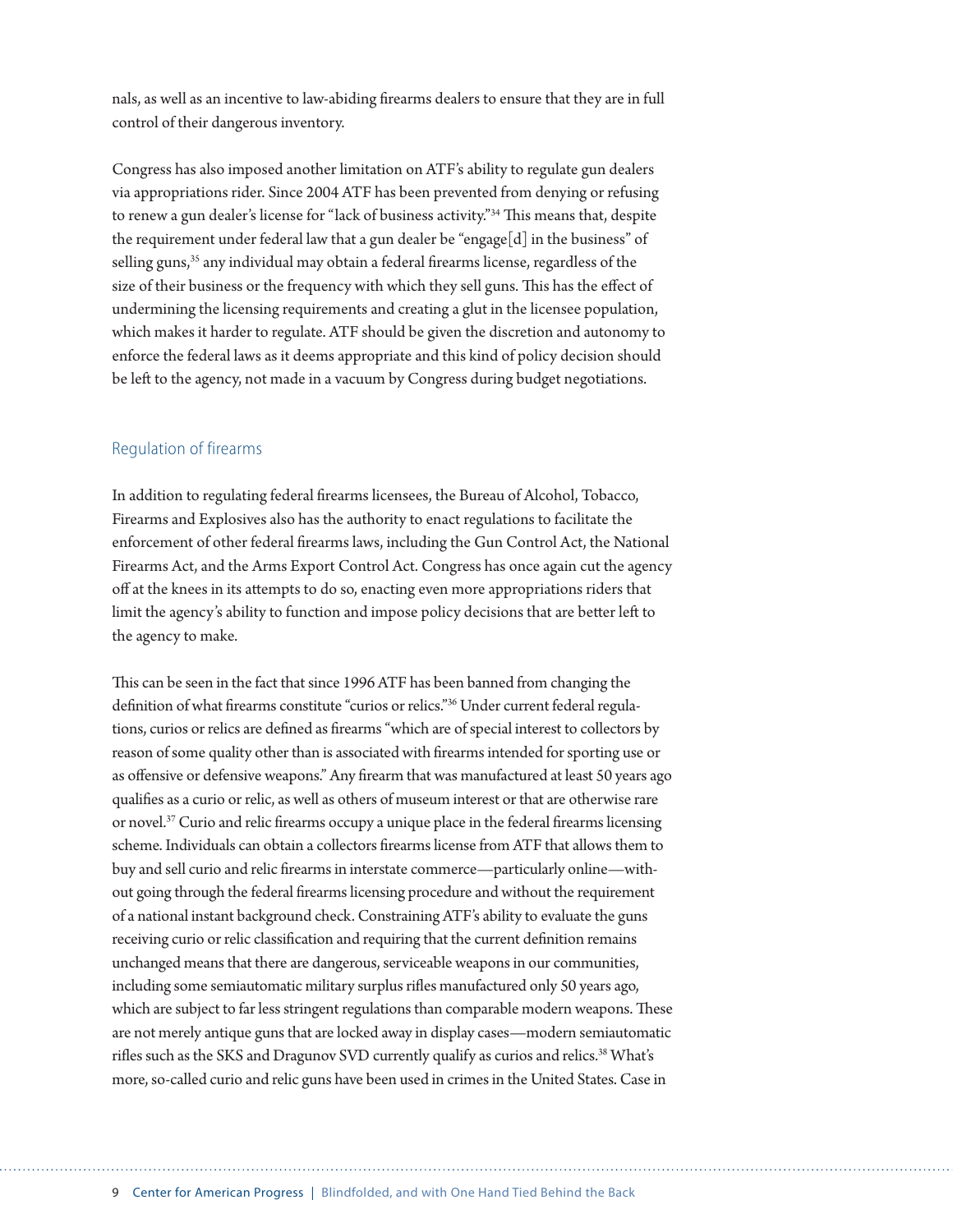point: In 2011 a teenager in New Mexico was charged with murdering his father by shooting him with a "Russian war rifle from 1936."39

This rider is also particularly problematic because the overuse of the curio and relic classification has led to circumvention of the ban on the importation of assault rifles enacted by President George H.W. Bush. While attracting less attention than the federal assault weapons ban, the 1989 ban on the importation of "non-sporting purpose" firearms is still in force and is intended to block the importation of assault rifles.<sup>40</sup> A curio and relic classification means that assault rifles of particular makes and models—even those manufactured in the last several years—are exempt from the ban.

Another example of congressional overstepping in the area of firearms regulation is a series of riders that limit the ability of various government agencies to regulate the international trade in firearms. Congress has imposed bans on denying applications to import curio or relic firearms<sup>41</sup> and certain models of shotguns.<sup>42</sup> These prohibitions limit ATF's ability to minimize the risk of certain dangerous, serviceable weapons entering the United States and potentially ending up the in the hands of criminals. Congress has also imposed a ban on requiring an export license for exporting certain firearms and accessories to Canada,<sup>43</sup> a measure designed to facilitate hunting between the two nations. But here again, regardless of the intent of these appropriations riders, policy decisions such as these are best left for the experts at ATF and other agencies to make after careful study and consideration, not imposed by Congress during the budget process at the urging of the gun lobby.

In 2011 a teenager in New Mexico was charged with murdering his father by shooting him with a "Russian war rifle from 1936."

#### Hampering public health research

Congressional stifling of federal activities regarding firearms through the vehicle of appropriations riders extends beyond law-enforcement agencies and affects public health and research as well. Congress has essentially silenced any federal public health research into firearms injuries by inserting language into the appropriations bill prohibiting the Centers for Disease Control and Prevention<sup>44</sup> and the National Institutes of Health from spending any funds to "advocate or promote gun control."45 Proponents of these riders, chief among them the NRA, argue that gun violence is a law-enforcement issue and research institutions such as the Centers for Disease Control and Prevention should not be participating in policy debates. Mayors Against Illegal Guns recently issued a report conducting an in-depth analysis of how these riders and other measures have strangled nearly all federal

#### **TABLE 2**

#### **Decline in average annual funding for firearm injury prevention research at the Centers for Disease Control and Prevention**

| 1993–1996 | \$2,536,252 annually |
|-----------|----------------------|
| 1997-2000 | \$1,150,140 annually |
| 2001-2004 | \$966,640 annually   |
| 2005-2008 | \$561,365 annually   |
| 2009-2012 | \$102,997 annually   |

Source: Mayors Against Illegal Guns, "Access Denied: How the Gun Lobby is Depriving Police, Policy Makers, and the Public of the Data We Need to Prevent Gun Violence" (2013).

research into firearms.<sup>46</sup> While these riders are not an overt ban on studying firearms injuries or deaths, it has been perceived by the agencies as a threat that any such research will result in a loss of funding and has therefore had a chilling effect. Centers for Disease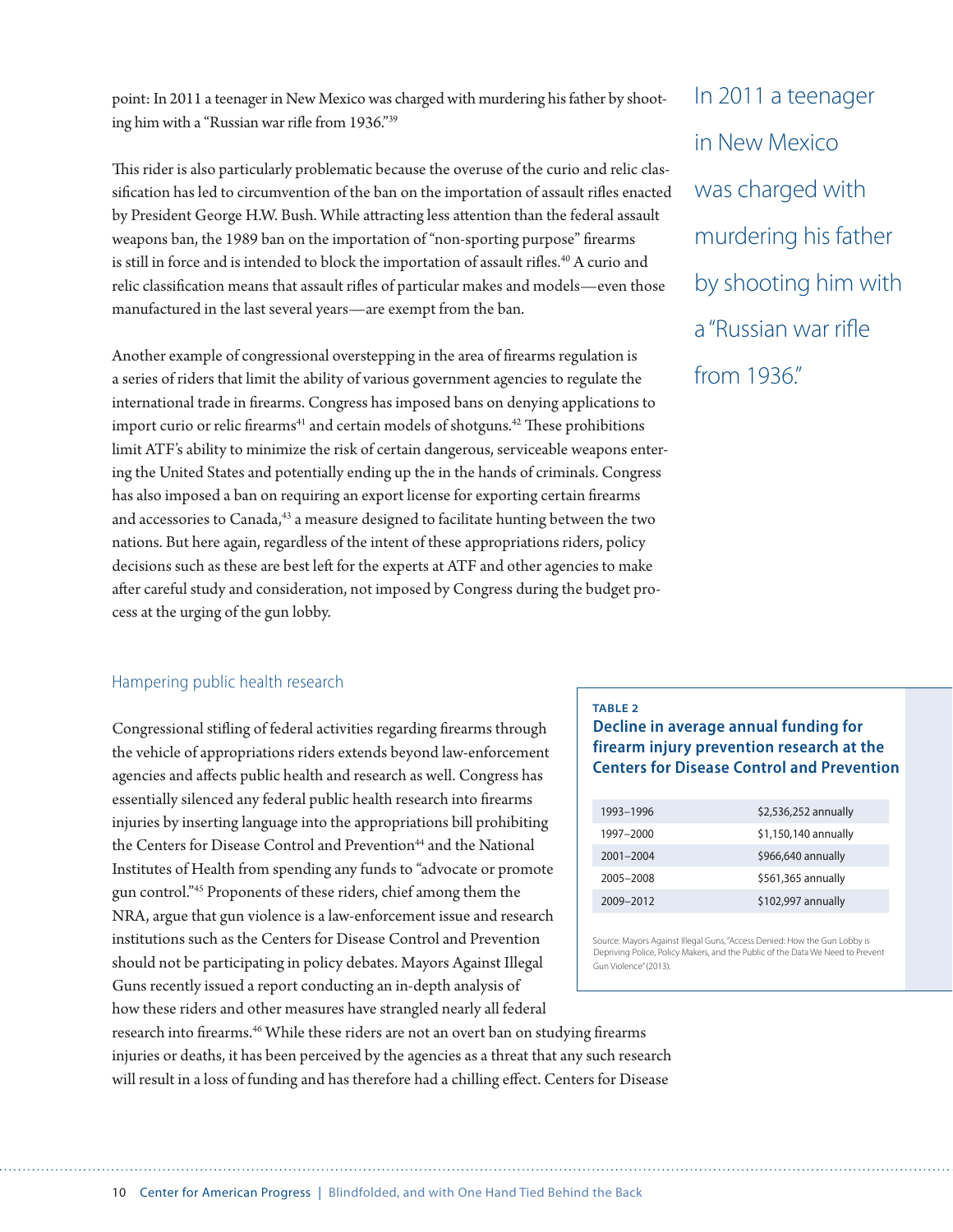Control and Prevention funding for firearms injury prevention research has fallen 95 percent since this appropriations language was added—from an average of \$2.5 million annually between 1993 and 1996, to around \$100,000 annually in 2012.<sup>47</sup> Without the benefit of up-to-date public health research into gun violence and gun-related injuries and deaths, legislators and policymakers are left to guess which proposals will be most effective at addressing these issues.

As part of his comprehensive plan to address gun violence, President Obama recognized the importance of public health research on gun violence and condemned the congressional actions attempting to limit it. He asserted that such research is not, in fact, advocacy and is not prohibited by any appropriations language. The administration has directed the Centers for Disease Control and Prevention to recommence research into the causes and prevention of gun violence.<sup>48</sup> This is a good start toward freeing public health research institutions to devote attention to gun violence, however, these riders must be stricken from the appropriations bill to remove any doubt that this type of research constitutes a permissible use of funding. It is also worth noting that these riders are unnecessary and duplicitous, as these and other federal research institutions are already prohibited from engaging in political advocacy under the Hatch Act.<sup>49</sup>

#### Permanently hamstringing federal action on guns

Not only has the NRA succeeded in adding these provisions into appropriations bills, in many cases they have succeeded in including language that gives the provisions future effect beyond the period for which funds are being appropriated. Typically, because appropriation legislation provides funding for a particular fiscal year, the presumption is that the provisions contained in these bills apply only to that year and are not intended to be permanent.50 But if Congress uses so-called "words of futurity" that indicate the intent to make the provision permanent, it will be considered permanent law.<sup>51</sup>

Some of the appropriations riders discussed above have been made permanent using such futurity language, such as the prohibition on creating an electronic database of gun sales records and the requirement that records from national instant background checks be destroyed within 24 hours.<sup>52</sup> The campaign to make these riders permanent continues even in the midst of the debate over other gun-related legislative measures. The continuing resolution being debated during the week of March 11, 2013, to fund the government through the end of this fiscal year includes language making permanent the riders prohibiting ATF from requiring gun dealers to keep an inventory, restricting ATF's ability to change the definition of curio and relic firearms, preventing ATF from denying or revoking a federal firearms license for lack of business activity, and an additional rider that requires ATF to include a disclaimer on the conclusions that may be drawn from trace data in any report.<sup>53</sup> For those riders that have been made permanent, it will not be sufficient to simply omit them from future appropria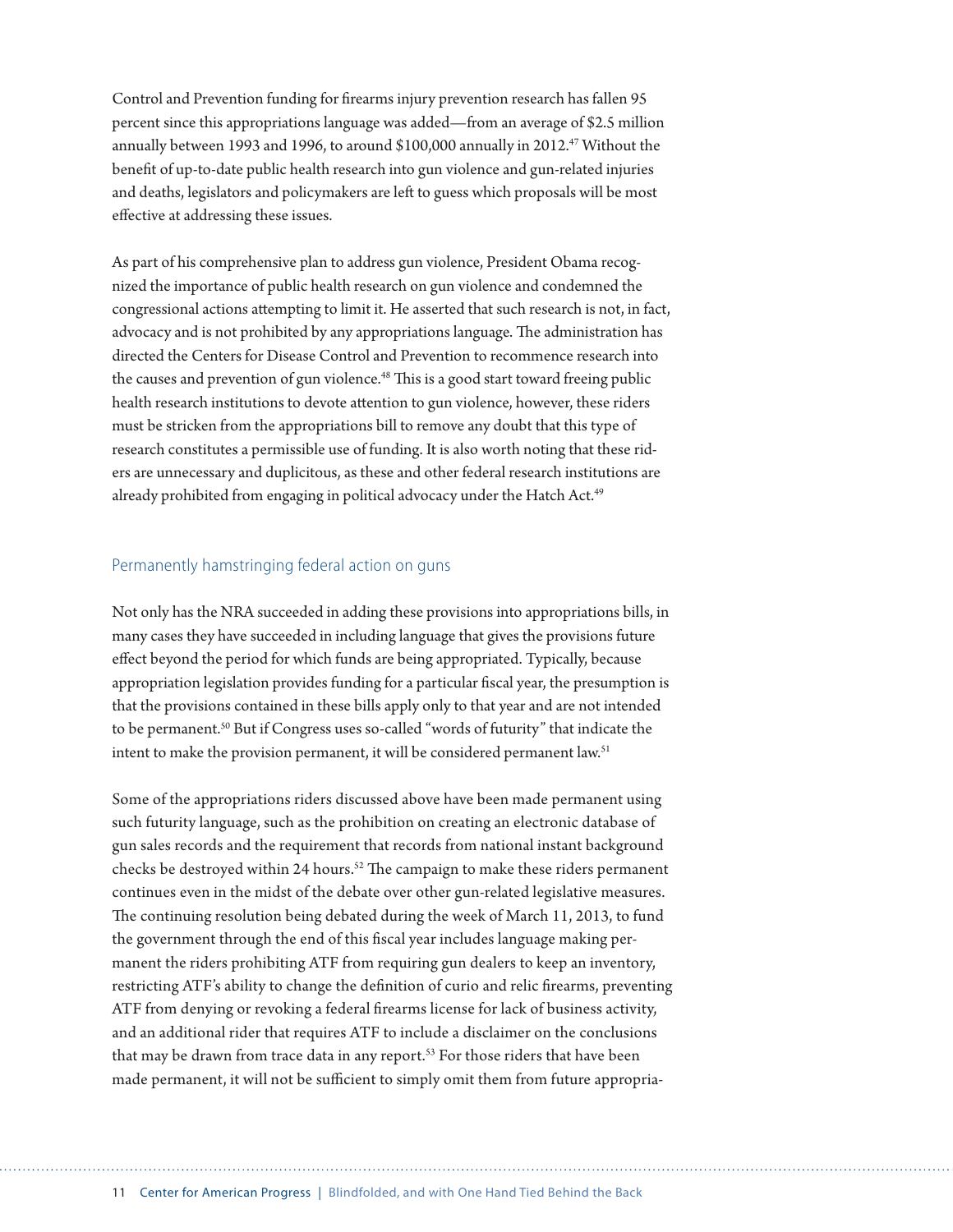tions bills.<sup>54</sup> Instead, affirmative language will be needed in the FY 2014 bill to override the future effect of many of the riders included in prior budgets.

# Conclusion

On many occasions the leadership of the NRA has claimed to support vigorous enforcement of the gun laws on the books. By way of illustration, during his recent testimony before the Senate Judiciary Committee, Wayne LaPierre, CEO and executive vice president of the NRA, said, "We support enforcing the federal gun laws on the books 100 percent of the time against drug dealers with the guns, gangs with guns, felons with guns. That—that works."<sup>55</sup> Despite this rhetoric, no organization has done more to inhibit the law-enforcement functions of the Bureau of Alcohol, Tobacco, Firearms and Explosives and other federal agencies than the NRA. No other area of federal law enforcement suffers from so many legislative barriers to action. It's time to start with a clean slate. It's time for President Obama to lead by delivering to Congress a budget that removes these unnecessary and dangerous riders and cancels the future effect of riders included in prior budgets.

*Winnie Stachelberg is the Executive Vice President for External Affairs at the Center for American Progress. Arkadi Gerney is a Senior Fellow at the Center. Chelsea Parsons is the Associate Director of Crime and Firearms Policy at the Center.*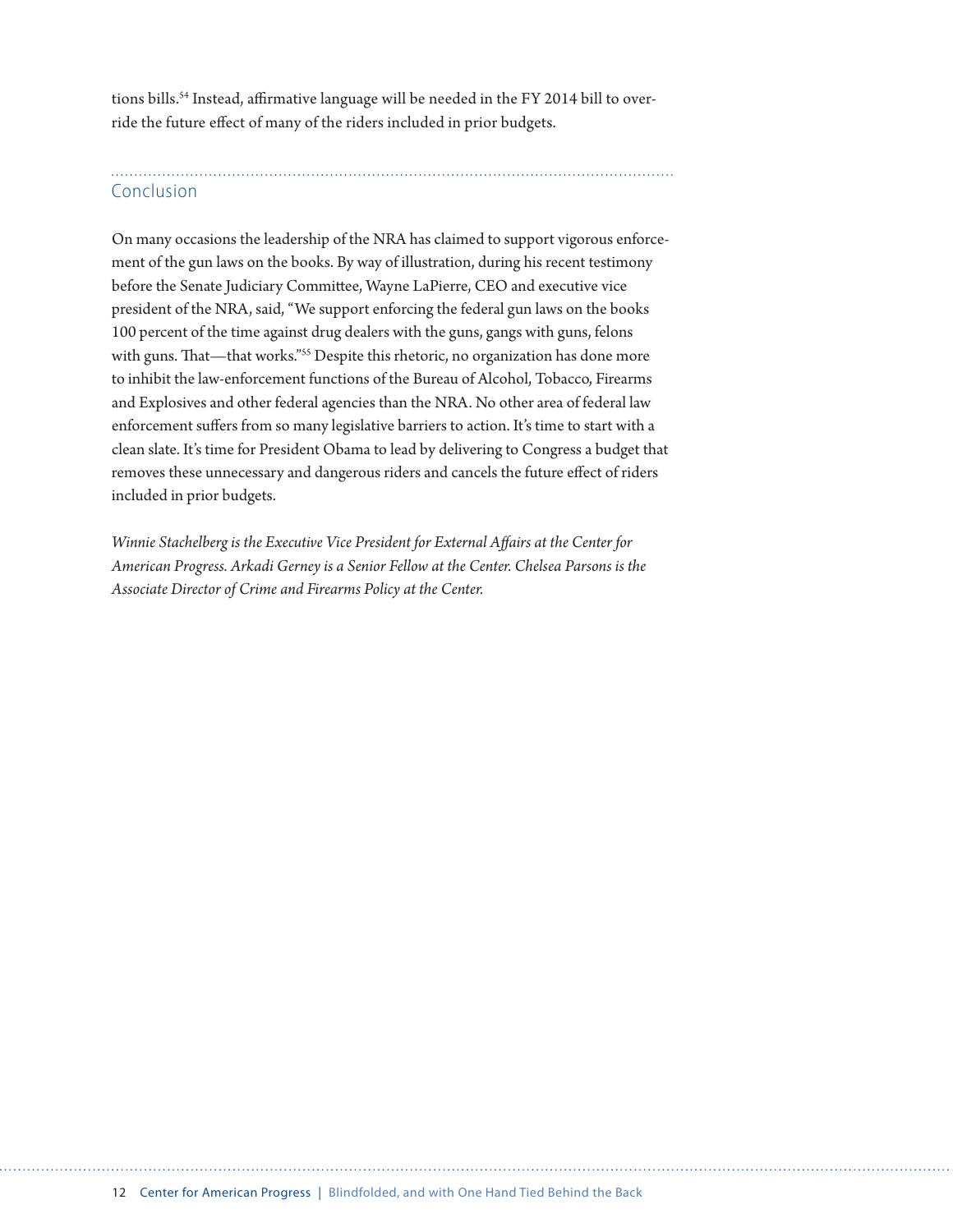Appendix

| <b>Type of rider</b>        | <b>Description</b>                                                                                                                                                      | <b>Agencies</b><br>impacted | <b>Year first</b><br>included | <b>Futurity language</b> |
|-----------------------------|-------------------------------------------------------------------------------------------------------------------------------------------------------------------------|-----------------------------|-------------------------------|--------------------------|
| Data restriction            | Ban on consolidating or centralizing<br>firearm sales records maintained by<br>federally licensed gun dealers                                                           | <b>ATF</b>                  | 1979                          | Yes                      |
| Data restriction            | Ban on putting records obtained from<br>federally licensed gun dealers when they<br>go out of business into an electronic,<br>searchable database                       | ATF                         | 1996                          | Yes                      |
| Data restriction            | Requirement that records of approved<br>national instant background checks be<br>destroyed within 24 hours                                                              | FBI, ATF                    | 2004                          | Yes                      |
| Agency functions            | Ban on transferring the functions,<br>missions, or activities of ATF to another<br>agency or department                                                                 | DOJ, ATF                    | 1994                          | No                       |
| Data restriction            | Ban on disclosing trace data to the pub-<br>lic, except for annual statistical reports                                                                                  | <b>ATF</b>                  | 2007                          | Yes                      |
| Data restriction            | Prohibition on trace data being subject<br>to subpoena for any state license revoca-<br>tion, civil lawsuit, or other administrative<br>proceeding, unless filed by ATF | <b>ATF</b>                  | 2004                          | Yes                      |
| Data restriction            | Prohibition on the admission of trace<br>data in evidence                                                                                                               | <b>ATF</b>                  | 2005                          | Yes                      |
| Gun dealer oversight        | Ban on requiring federally licensed gun<br>dealers to maintain a physical inventory                                                                                     | <b>ATF</b>                  | 2004                          | No                       |
| Gun dealer oversight        | Ban on denying an application or<br>renewal for a federally licensed gun<br>dealer due to a lack of business activity                                                   | <b>ATF</b>                  | 2004                          | No                       |
| Firearms regulations        | Ban on amending or changing the defini-<br>tion of "curio or relic" or removing a curio<br>or relic from the current ATF list                                           | <b>ATF</b>                  | 1996                          | <b>No</b>                |
| Firearms regulations        | Ban on denying an application for a per-<br>mit to import "curios or relics" firearms                                                                                   | <b>ATF</b>                  | 2005                          | No                       |
| Firearms regulations        | Ban on denying an application to import<br>any model of shotgun because it lacks a<br>sporting purpose                                                                  | <b>ATF</b>                  | 2012                          | No                       |
| Firearms regulations        | Ban on requiring an export license for<br>exporting certain firearms parts or acces-<br>sories to Canada                                                                | <b>ATF</b>                  | 2005                          | <b>No</b>                |
| <b>Research restriction</b> | Ban on the Centers for Disease Control<br>and Prevention participating in advocacy<br>or promotion of gun control                                                       | <b>CDC</b>                  | 1996                          | No                       |
| <b>Research restriction</b> | Ban on National Institutes of Health<br>participating in advocacy or promotion<br>of gun control                                                                        | <b>NIH</b>                  | 2011                          | <b>No</b>                |

# **Budget riders that undermine the federal government's ability to combat gun crime**

Sources: Consolidated and Further Continuing Appropriations Act, 2012, Public Law 112-55 (enacted November 18, 2011, and continued for fiscal year 2013 in Public<br>Law 112-175); Consolidated Appropriations Act, 2012, Public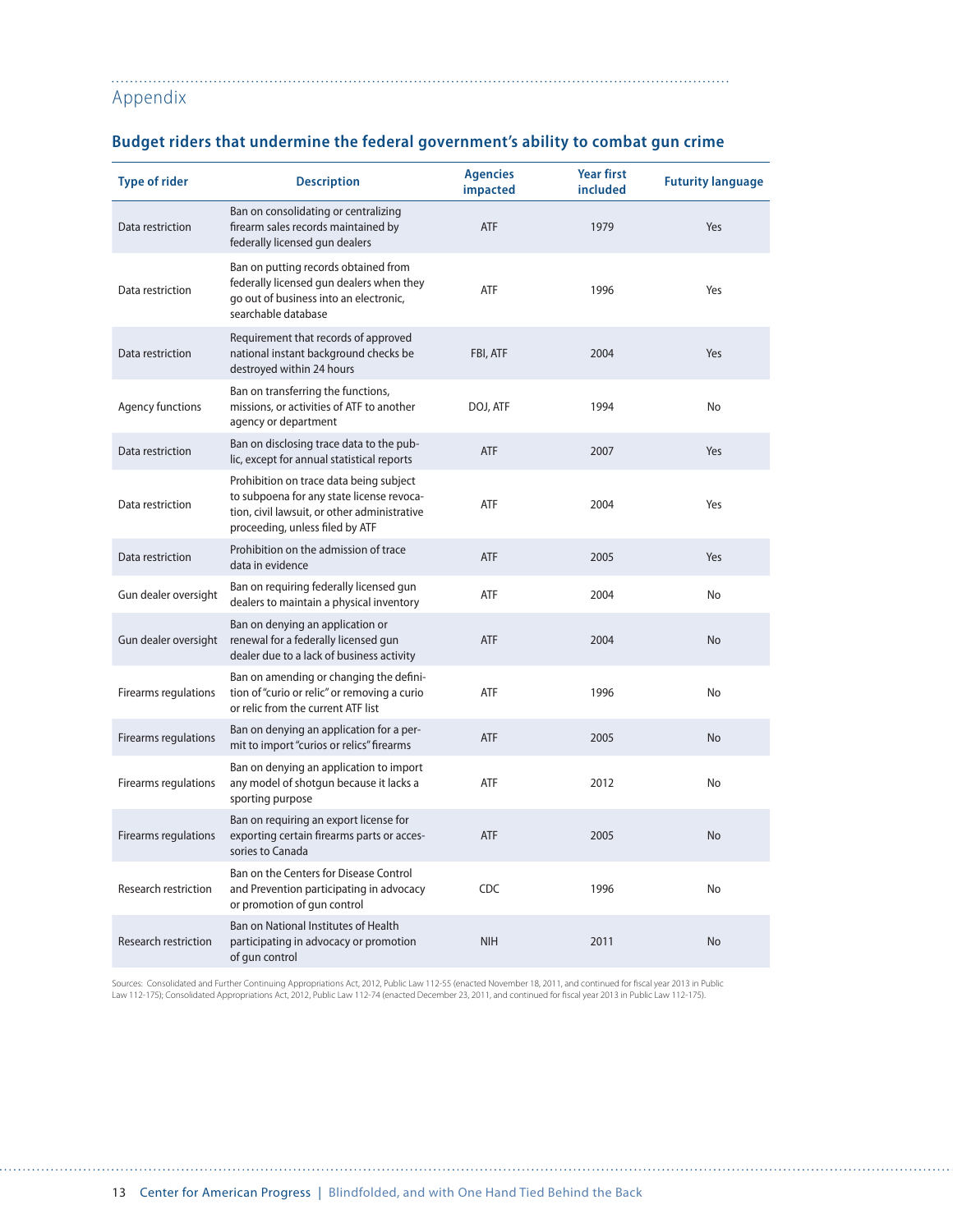### Endnotes

- 1 Chris W. Cox, "Gun Owners Score Wins In Spending Bill" (Fairfax, VA: National Rifle Association, 2012), available at [http://www.nrapublications.org/index.php/12330/political](http://www.nrapublications.org/index.php/12330/political-report-22/)[report-22/.](http://www.nrapublications.org/index.php/12330/political-report-22/)
- 2 This rider never became law. The bill containing this provision, H.R. 5326, passed the House on May 10, 2012 but did not advance in the Senate.
- 3 Office of Management and Budget, "Statement of Administration Policy: H.R. 5326 – Commerce, Justice, Science, and Related Agencies Appropriations Act, 2013," May 7, 2012, available at [http://www.nasa.gov/pdf/649178main\\_](http://www.nasa.gov/pdf/649178main_saphr5326r_20120507.pdf) [saphr5326r\\_20120507.pdf.](http://www.nasa.gov/pdf/649178main_saphr5326r_20120507.pdf)
- 4 The White House, "Remarks by the President and the Vice President on Gun Violence," Press release, January 16, 2013, available at [http://www.whitehouse.gov/the-press](http://www.whitehouse.gov/the-press-office/2013/01/16/remarks-president-and-vice-president-gun-violence)[office/2013/01/16/remarks-president-and-vice-president](http://www.whitehouse.gov/the-press-office/2013/01/16/remarks-president-and-vice-president-gun-violence)[gun-violence](http://www.whitehouse.gov/the-press-office/2013/01/16/remarks-president-and-vice-president-gun-violence).
- 5 *Consolidated and Further Continuing Appropriations Act, 2012*, Public Law 112-55, Division B, Title II (enacted November 18, 2011, and continued for fiscal year 2013 in Public Law 112-175).
- 6 Ibid.
- 7 Bureau of Alcohol, Tobacco, Firearms and Explosives, "Fact Sheet: National Tracing Center," available at [http://www.atf.](http://www.atf.gov/publications/factsheets/factsheet-national-tracing-center.html) [gov/publications/factsheets/factsheet-national-tracing](http://www.atf.gov/publications/factsheets/factsheet-national-tracing-center.html)[center.html](http://www.atf.gov/publications/factsheets/factsheet-national-tracing-center.html) (last accessed March 2013).
- 8 *Brady Handgun Violence Prevention of Act*, Public Law 103-159. The NRA and other elements of the gun lobby have strongly supported these prohibitions, arguing that such restrictions are necessary to prevent the government from creating a registry of gun owners. The harm in such a registry, the argument goes, is that it is a precursor to the targeting of gun owners and confiscation of lawfully owned weapons by a tyrannical government bent on denying people their Second Amendment rights. In the name of preventing this hypothetical doomsday scenario of a government round-up of guns—a scenario made particularly unlikely in light of the Supreme Court's decisions in *District of Columbia v. Heller* and *McDonald v. Chicago* and the fact that no government official in recent memory has suggested confiscating lawfully owned guns—Congress has made it uniquely difficult for ATF to fulfill its mission to assist law-enforcement investigations of gun-related crimes.
- 9 Sari Horwitz and James V. Grimaldi, "ATF's oversight limited in face of gun lobby," *The Washington Post*, October 26, 2010, available at [http://www.washingtonpost.com/wp-dyn/con](http://www.washingtonpost.com/wp-dyn/content/article/2010/10/25/AR2010102505823_2.html?sub=AR)[tent/article/2010/10/25/AR2010102505823\\_2.html?sub=AR.](http://www.washingtonpost.com/wp-dyn/content/article/2010/10/25/AR2010102505823_2.html?sub=AR)
- 10 Bureau of Alcohol, Tobacco, Firearms and Explosives, "Facts and Figures," available at [http://www.atf.gov/publications/](http://www.atf.gov/publications/factsheets/factsheet-facts-and-figures.html) [factsheets/factsheet-facts-and-figures.html](http://www.atf.gov/publications/factsheets/factsheet-facts-and-figures.html) (last accessed March 2013).
- 11 *Consolidated and Further Continuing Appropriations Act, 2012*, Public Law 112-55, Sec. 511 (enacted November 18, 2011, and continued for fiscal year 2013 in Public Law 112- 175).
- 12 18 U.S.C. § 923(g)(3)(A).
- 13 See: *NRA of Am., Inc. v. Reno*, 216 F.3d 122 (D.C. Cir. 2000).
- 14 *Consolidated and Further Continuing Appropriations Act, 2012*, Public Law 112-55, Division B, Title II (enacted November 18, 2011, and continued for fiscal year 2013 in Public Law 112-175).
- 15 *Consolidated Appropriations Act, 2004*, Public Law 108–199.
- 16 *Consolidated Appropriations Act, 2005,* Public Law 108–447.
- 17 *Science, State, Justice, Commerce, and Related Agencies Appropriations Act, 2006*, Public Law 109–108.

#### 18 Ibid.

- 19 "The 'Tiahrt Amendment' on Firearms Traces: Protecting Gun Owners' Privacy and Law Enforcement Safety," NRA-ILA, January 15, 2013, available at [http://www.nraila.org/news](http://www.nraila.org/news-issues/fact-sheets/2013/tiahrt.aspx)[issues/fact-sheets/2013/tiahrt.aspx](http://www.nraila.org/news-issues/fact-sheets/2013/tiahrt.aspx).
- 20 James V. Grimaldi and Sari Horwitz, "After gun industry pressure, veil was draped over tracing data," *The Washington Post*, October 24, 2010, available at [http://www.](http://www.washingtonpost.com/wp-dyn/content/article/2010/10/23/AR2010102303763_2.html) [washingtonpost.com/wp-dyn/content/article/2010/10/23/](http://www.washingtonpost.com/wp-dyn/content/article/2010/10/23/AR2010102303763_2.html) [AR2010102303763\\_2.html](http://www.washingtonpost.com/wp-dyn/content/article/2010/10/23/AR2010102303763_2.html).
- 21 Johns Hopkins Bloomberg School of Public Health, "Study Finds Federal Amendments Increased Gun Sales Diverted to Criminals," News release, January 9, 2012, available at [http://www.jhsph.edu/news/news-releases/2012/webster](http://www.jhsph.edu/news/news-releases/2012/webster-milwaukee.html)[milwaukee.html](http://www.jhsph.edu/news/news-releases/2012/webster-milwaukee.html).
- 22 *Consolidated Appropriations Act, 2008*, Public Law 110–161.
- 23 *Consolidated Appropriations Act, 2010,* Public Law 111–117.
- 24 *Consolidated Appropriations Act, 2008*.
- 25 Alan Berlow, "Current gun debate may not help beleaguered ATF," The Center for Public Integrity, February 11, 2013, available at [http://www.publicintegrity.org/2013/02/11/12155/](http://www.publicintegrity.org/2013/02/11/12155/current-gun-debate-may-not-help-beleaguered-atf) [current-gun-debate-may-not-help-beleaguered-atf](http://www.publicintegrity.org/2013/02/11/12155/current-gun-debate-may-not-help-beleaguered-atf).
- 26 18 U.S.C. § 923(g)(6).
- 27 Grimaldi and Horwitz, "After gun industry pressure, veil was draped over tracing data."
- 28 *Consolidated and Further Continuing Appropriations Act, 2012*, Public Law 112-55 (enacted November 18, 2011, and continued for fiscal year 2013 in Public Law 112-175).
- 29 Bureau of Alcohol, Tobacco, Firearms and Explosives, "Fact Sheet: FFL Compliance Inspections," available at [http://www.](http://www.atf.gov/publications/factsheets/factsheet-ffl-compliance.html) [atf.gov/publications/factsheets/factsheet-ffl-compliance.](http://www.atf.gov/publications/factsheets/factsheet-ffl-compliance.html) [html](http://www.atf.gov/publications/factsheets/factsheet-ffl-compliance.html) (last accessed March 2013).
- 30 Berlow, "Current gun debate may not help beleaguered ATF."
- 31 Mike Carter, Steve Miletech, and Justin Mayo, "Errant Gun Dealer, Wary Agents Paved Way for Beltway Sniper Tragedy," *The Seattle Times*, April 20, 2003; U.S. House of Representatives, Committee on the Judiciary Report to Accompany H.R. 5092, at 214 (2006).
- 32 Ted Glanzer, "East Windsor Gun Shop Subject of Federal Investigation," Windsor Locks-East Windsor Patch, December 20, 2012, available at [http://windsorlocks.patch.com/articles/](http://windsorlocks.patch.com/articles/east-windsor-gun-shop-subject-of-federal-investigation) [east-windsor-gun-shop-subject-of-federal-investigation](http://windsorlocks.patch.com/articles/east-windsor-gun-shop-subject-of-federal-investigation); also confidential law enforcement sources.
- 33 Cox, "Gun Owners Score Wins in Spending Bill."
- 34 *Consolidated and Further Continuing Appropriations Act, 2012*, Public Law 112-55 (enacted November 18, 2011, and continued for fiscal year 2013 in Public Law 112-175).
- 35 18 U.S.C. § 923(a).
- 36 *Consolidated and Further Continuing Appropriations Act, 2012*, Public Law 112-55 (enacted November 18, 2011, and continued for fiscal year 2013 in Public Law 112-175).
- 37 27 C.F.R. 478.11.
- 38 Bureau of Alcohol, Tobacco, Firearms and Explosives, *Firearms Curios or Relics List* (U.S. Department of Justice, 2007), available at [http://www.atf.gov/publications/firearms/](http://www.atf.gov/publications/firearms/curios-relics/p-5300-11-firearms-curios-or-relics-list.pdf) [curios-relics/p-5300-11-firearms-curios-or-relics-list.pdf](http://www.atf.gov/publications/firearms/curios-relics/p-5300-11-firearms-curios-or-relics-list.pdf).
- 39 "Antique Rifle Could Be Key In Manning's Murder Case," *KOAT-TV*, November 2, 2011, available at [http://www.koat.](http://www.koat.com/news/new-mexico/Antique-Rifle-Could-Be-Key-In-Manning-s-Murder-Case/-/9153762/6119560/-/item/0/-/asm6i2/-/index.html) [com/news/new-mexico/Antique-Rifle-Could-Be-Key-In-](http://www.koat.com/news/new-mexico/Antique-Rifle-Could-Be-Key-In-Manning-s-Murder-Case/-/9153762/6119560/-/item/0/-/asm6i2/-/index.html)[Manning-s-Murder-Case/-/9153762/6119560/-/item/0/-/](http://www.koat.com/news/new-mexico/Antique-Rifle-Could-Be-Key-In-Manning-s-Murder-Case/-/9153762/6119560/-/item/0/-/asm6i2/-/index.html) [asm6i2/-/index.html.](http://www.koat.com/news/new-mexico/Antique-Rifle-Could-Be-Key-In-Manning-s-Murder-Case/-/9153762/6119560/-/item/0/-/asm6i2/-/index.html)